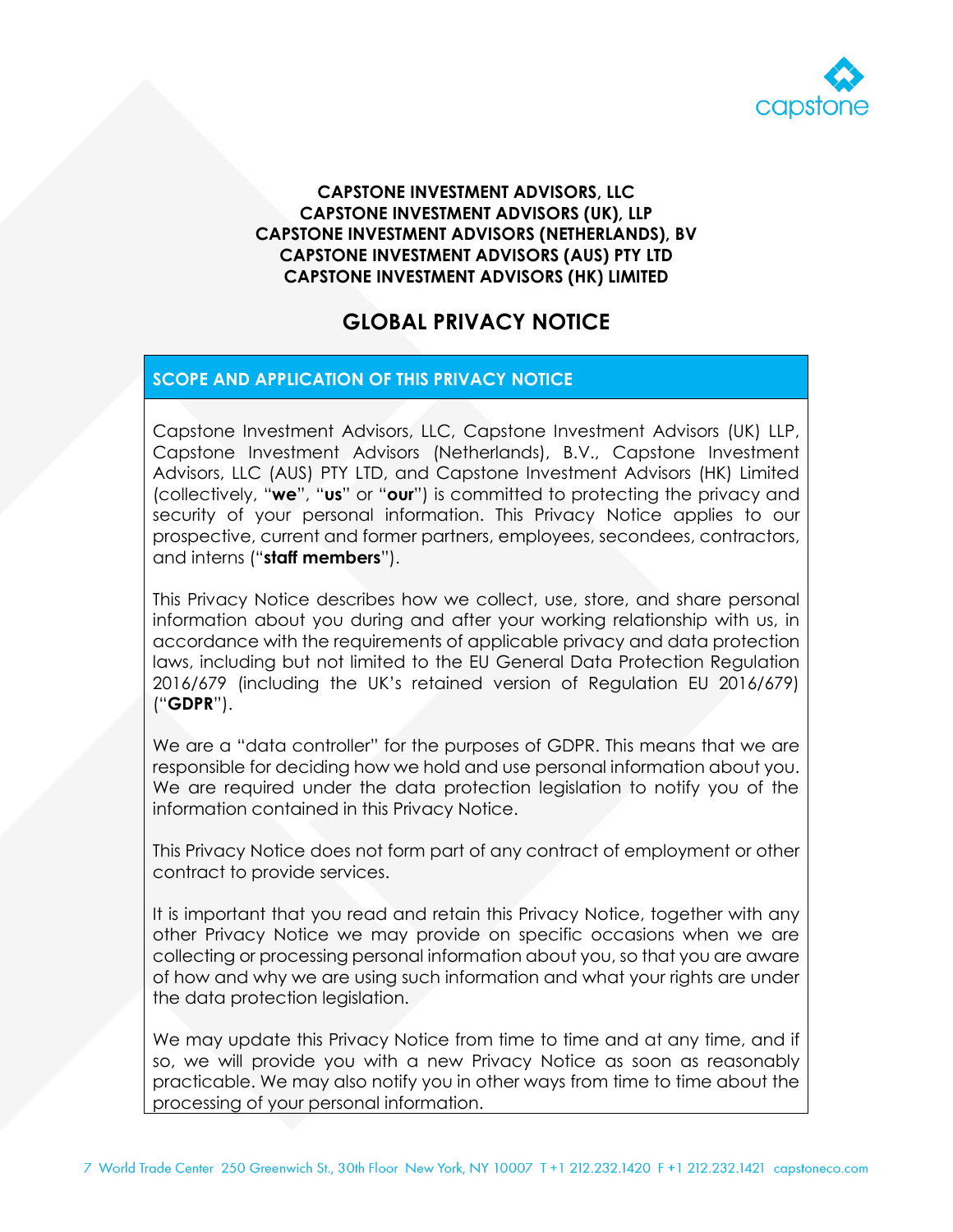**Residents of the United States**: Please refer to our US Privacy Notice for important information relating to the collection or other use of your personal information.

**Residents of California**: Please refer to our California Consumer Privacy Act Notice for important information relating to the collection or other use of your personal information.

### **THE KIND OF PERSONAL INFORMATION WE MAY HOLD ABOUT YOU**

Personal data, or personal information, means any information about an individual from which that person can be identified. It does not include data where the identity has been removed (anonymous data).

There are also "special categories" of more sensitive personal data, which require a higher level of protection, such as information about a person's health, sexual orientation, political opinions, or religious beliefs.

Depending on the circumstances, we may collect, store, and use some or all of the following categories of personal information about you:

- name and personal contact details such title, addresses, telephone numbers, and personal email addresses;
- date of birth;
- gender;
- photographs;
- marital status and dependants;
- next of kin and emergency contact information;
- National Insurance number (or equivalent);
- bank account details, payroll records and tax status information;
- compensation, annual leave, pension and benefits information;
- start and leaving date and your reason for leaving;
- location of employment or workplace;
- copies of identification documents;
- immigration status;
- recruitment information (including copies of right to work documentation, references, prior employment records, and other information included in a CV or cover letter or as part of the application process);
- performance and training records, details of qualifications or professional memberships;
- disciplinary and grievance information;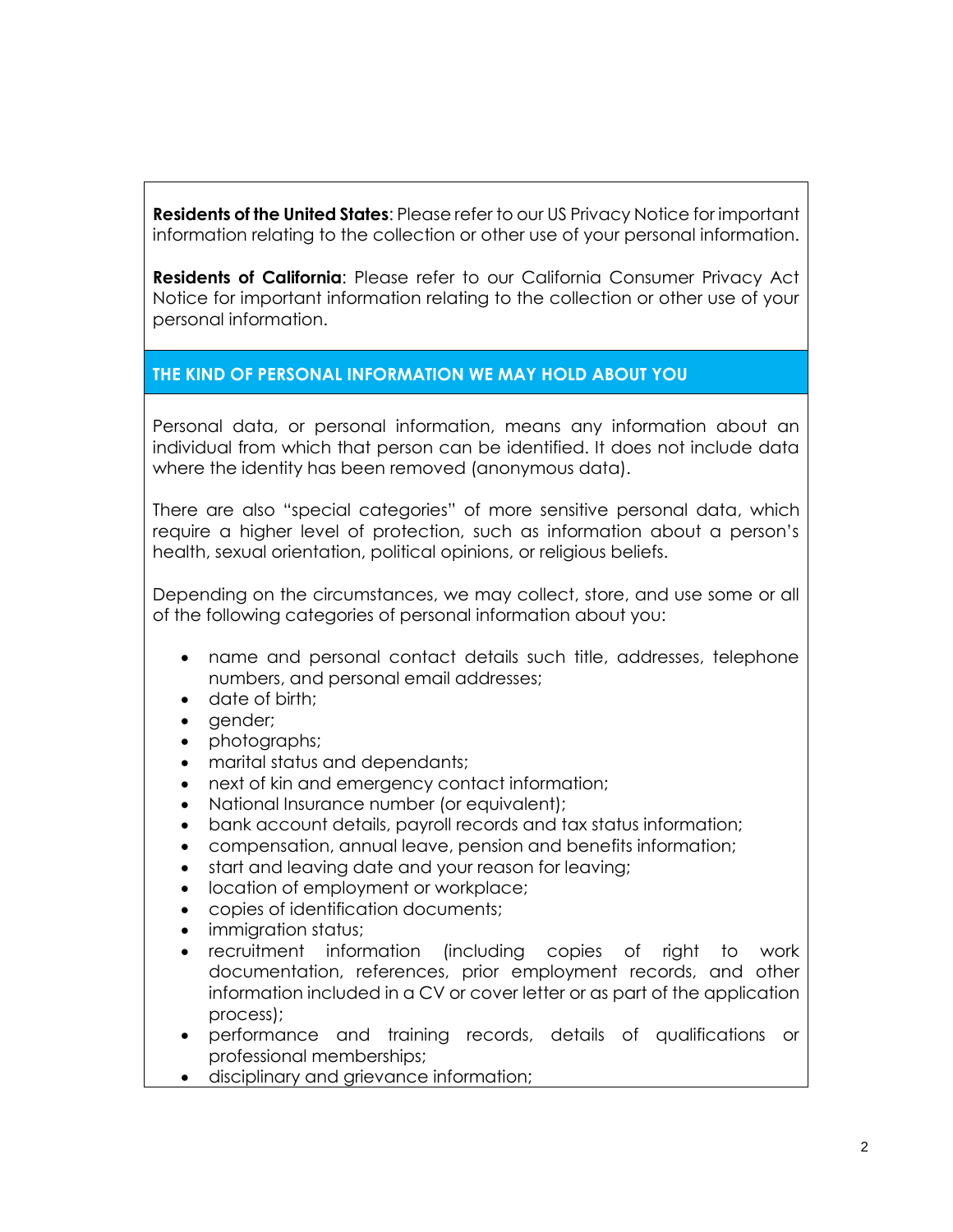- CCTV footage and other information obtained through electronic means such as swipe card records;
- recordings of telephone communications and information about your use of our information and communications systems; and/or
- credit history (including information on county court judgments or records of personal insolvency).

We may also collect, store and use the following more sensitive personal information:

- information about your race or ethnicity, religious beliefs and political opinions;
- information about your health, such as any medical condition, health and sickness records, COVID testing results, COVID screening and questionnaires, and vaccination records;
- biometric data (*e.g.* fingerprints); and/or
- information about criminal convictions and offences.

### **HOW IS YOUR PERSONAL INFORMATION COLLECTED?**

We collect personal information about staff members through the application, recruitment, and hiring process, either directly from candidates or from a recruitment agency or background check provider. We may sometimes collect additional information from our group companies or third parties, including former employers, credit reference agencies, government or regulatory authorities, or through publicly available sources of information.

We will collect additional personal information in the course of job-related activities and our compliance procedures throughout the period of you working for us.

#### **HOW WE MAY USE INFORMATION ABOUT YOU**

We will only use your personal information when permitted by applicable law. Most commonly, we will use your personal information in the following circumstances:

- where we need to perform the contract we have entered into with you;
- where we need to comply with a legal obligation; or
- where it is necessary for our legitimate interests (or those of a third party) and your interests and fundamental rights do not override those interests.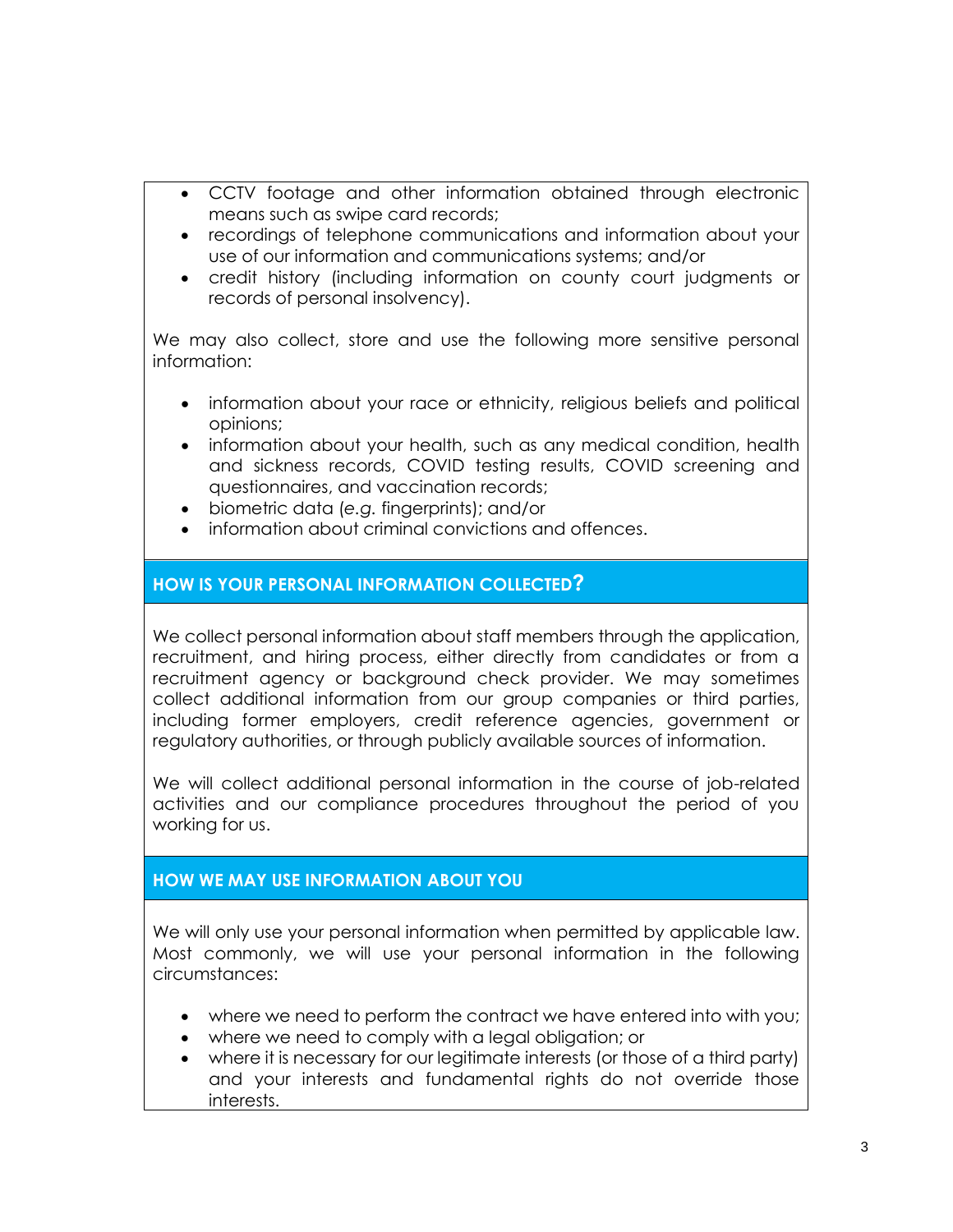Some of the above grounds for processing your personal information will overlap and there may be several grounds that justify our use of your personal information.

We will only use your personal information for the purposes for which we collected it, unless we reasonably consider that we need to use it for another reason and that reason is compatible with the original purpose. If we need to use your personal information for an unrelated purpose, we will notify you and we will explain the legal basis that allows us to do so.

Please note that we may process your personal information without your knowledge or consent, where this is required or permitted by applicable law.

We may process your personal information in the following situations:

- making a decision about your recruitment or appointment;
- conducting background checks;
- determining the terms on which you work for us;
- checking you are legally entitled to work in the applicable jurisdiction;
- paying you and, if you are an employee or deemed employee for tax purposes, deducting tax and National Insurance contributions (NICs) or applicable mandatory pension contributions, if applicable;
- providing to you health, travel, life, and disability insurance, gym membership, pension benefits, enrolling you in a retirement or pension arrangement in accordance with our statutory automatic enrolment duties and liaising with the trustees or managers of a pension arrangement, your pension provider, and any other provider of employee benefits;
- operating any staff incentive plans;
- administering the contract we have entered into with you;
- business management, business continuity and planning, including accounting and auditing;
- conducting performance reviews, managing performance, and determining performance requirements;
- making decisions about salary reviews and compensation;
- assessing qualifications for a particular job or task, including decisions about promotions;
- gathering evidence for possible grievance or disciplinary hearings;
- making decisions about your continued employment or engagement and making arrangements for the termination of our working relationship;
- education, training, and development requirements;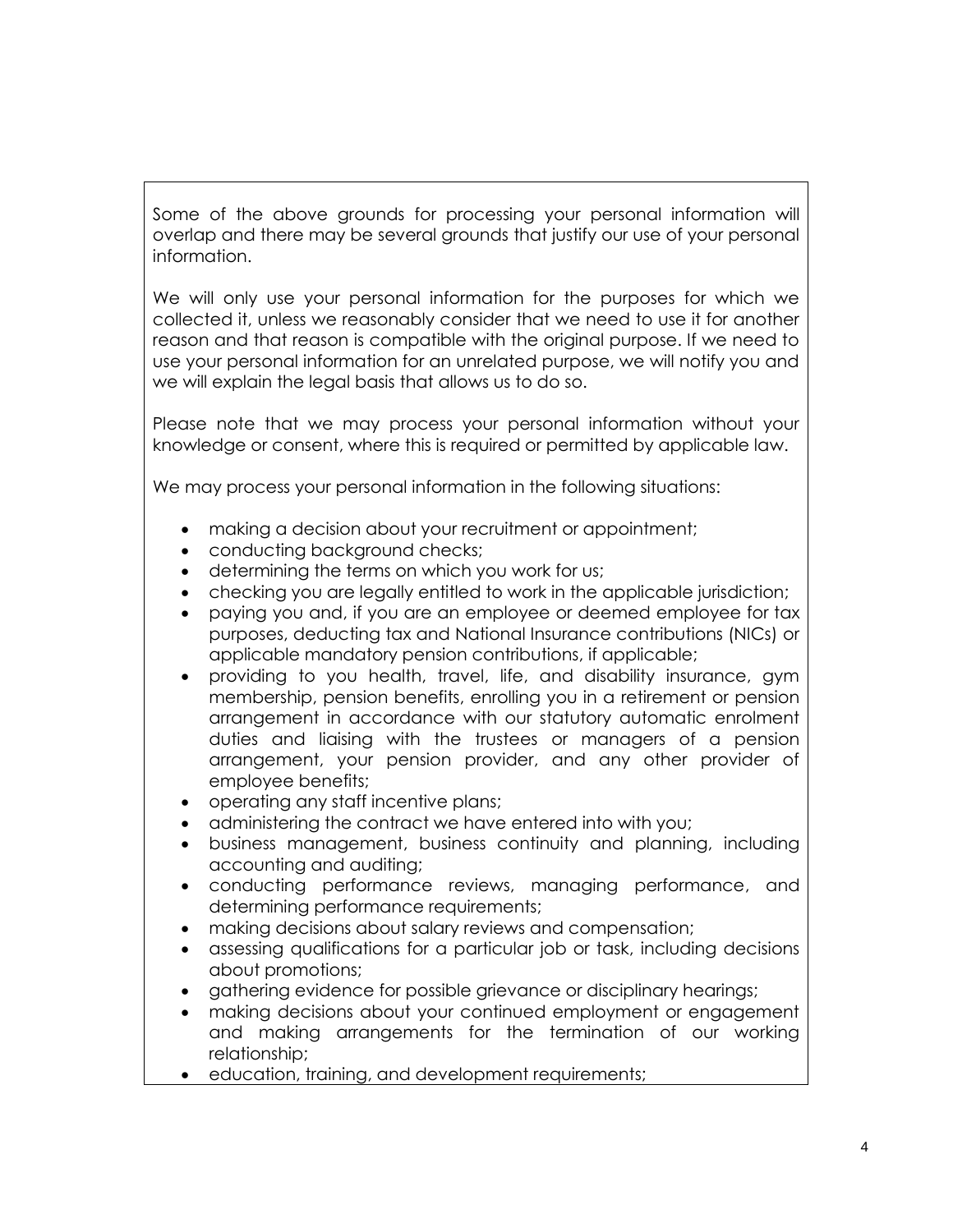- dealing with legal disputes involving you, or other staff members, including accidents at work;
- managing holiday entitlement or absence;
- complying with health and safety obligations;
- $\bullet$  infection control and prevention (e.g., COVID-19);
- arranging for travel and accommodation for business related travel;
- to comply with our regulatory obligations (including our internal compliance procedures) or to prevent fraud;
- to monitor your use of our information and communication systems to ensure compliance with our IT and internal compliance policies;
- to ensure network and information security, including preventing unauthorised access to our computer and electronic communications systems and preventing malicious software distribution; and/or
- equal opportunities monitoring.

You should also be aware that CCTV cameras may exist in communal areas and in certain business areas. The purpose of the CCTV cameras is to ensure the safety and security of our premises and employees and visitors; to deter and detect crime; and to use in evidence of any act that is the subject of any investigation or disciplinary or grievance hearing. We reserve the right to add additional cameras as business or security needs dictate. All CCTV recordings are retained in a secure place, subject to controlled access.

# **WHAT HAPPENS IF YOU FAIL OR REFUSE TO PROVIDE INFORMATION?**

If you fail to provide certain information when requested, we may not be able to offer you employment or perform the contract we have entered into with you (such as paying you or providing a benefit), or we may be prevented from complying with our legal obligations (such as compliance with our regulatory obligations or to ensure the health and safety of our workers).

# **HOW WE MAY USE "SENSITIVE" INFORMATION ABOUT YOU**

"Special categories" of particularly sensitive personal information require higher levels of protection. In certain jurisdictions and depending upon applicable privacy and data protection laws, we need to have further justification for collecting, storing, and using this type of personal information. We may process special categories of personal information:

- in limited circumstances, with your explicit written consent; or
- where we need to carry out our legal obligations or exercise rights in connection with employment.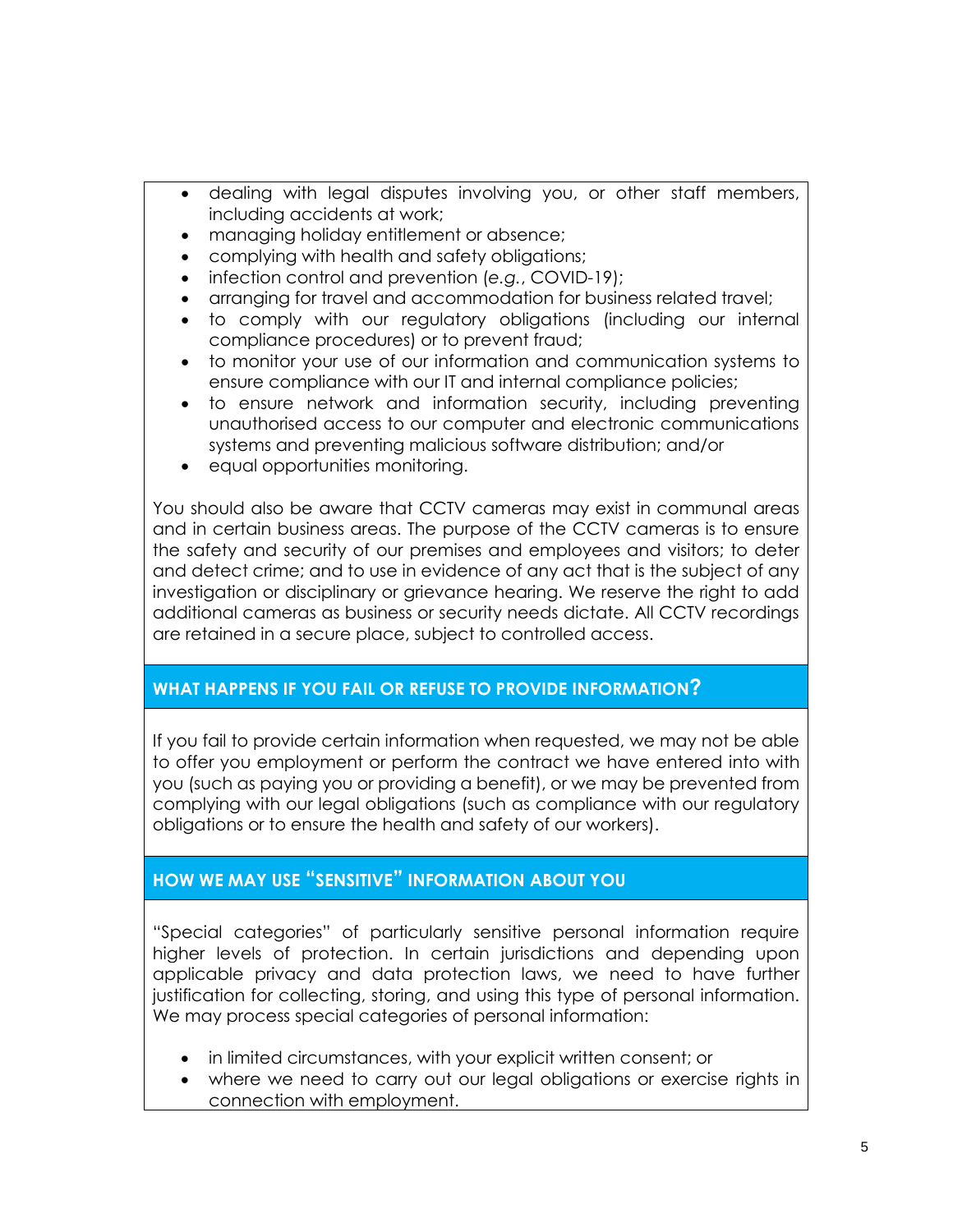We may use information relating to leave of absence, which may include sickness absence or family related leave, to comply with employment and other laws. We may also use information about your physical or mental health, or disability status, to ensure your health and safety in the workplace and to assess your fitness to work, to provide appropriate workplace adjustments, to monitor and manage sickness absence, and to administer benefits including statutory maternity pay, statutory sick pay, retirement or pensions, and health insurance.

Where you leave employment and the reason for leaving is determined to be health or disability related, the records relating to that decision and the condition may be used for the purposes of administering or facilitating any pension or insurance entitlement.

In certain jurisdictions and in compliance with applicable privacy and data protection laws, we may obtain and use information about your political opinions (such as public donations, political affiliations, or other outside interests) in the course of operating our compliance procedures designed to comply with applicable law. We may use information about your religious beliefs in the context of managing holiday entitlement. In certain jurisdictions and in compliance with applicable privacy and data protection laws, we may also use information about your race or national or ethnic origin, religious, or your sexual life or sexual orientation, to ensure meaningful equal opportunity monitoring and reporting. We may also process this type of information about your race or national or ethnic origin, religious, or your sexual life or sexual orientation where it is needed in relation to legal claims or to protect your interests (or someone else's interests) and you are not capable of giving your consent, or where you have already made the information public.

We do not need your consent if we use special categories of your personal information to carry out our legal obligations or exercise specific rights in the field of employment law. In certain circumstances, we may approach you for your written consent to allow us to process certain particularly sensitive data. If we do so, we will provide you with full details of the information that we would like and the reason we need it, so that you can carefully consider whether you wish to consent. *You should be aware that it is not a condition of your contract with us that you agree to any request for consent from us.*

#### **INFORMATION ABOUT CRIMINAL CONVICTIONS**

We do not intend to process information about criminal convictions or offenses; however, this type of information may be obtained by us during pre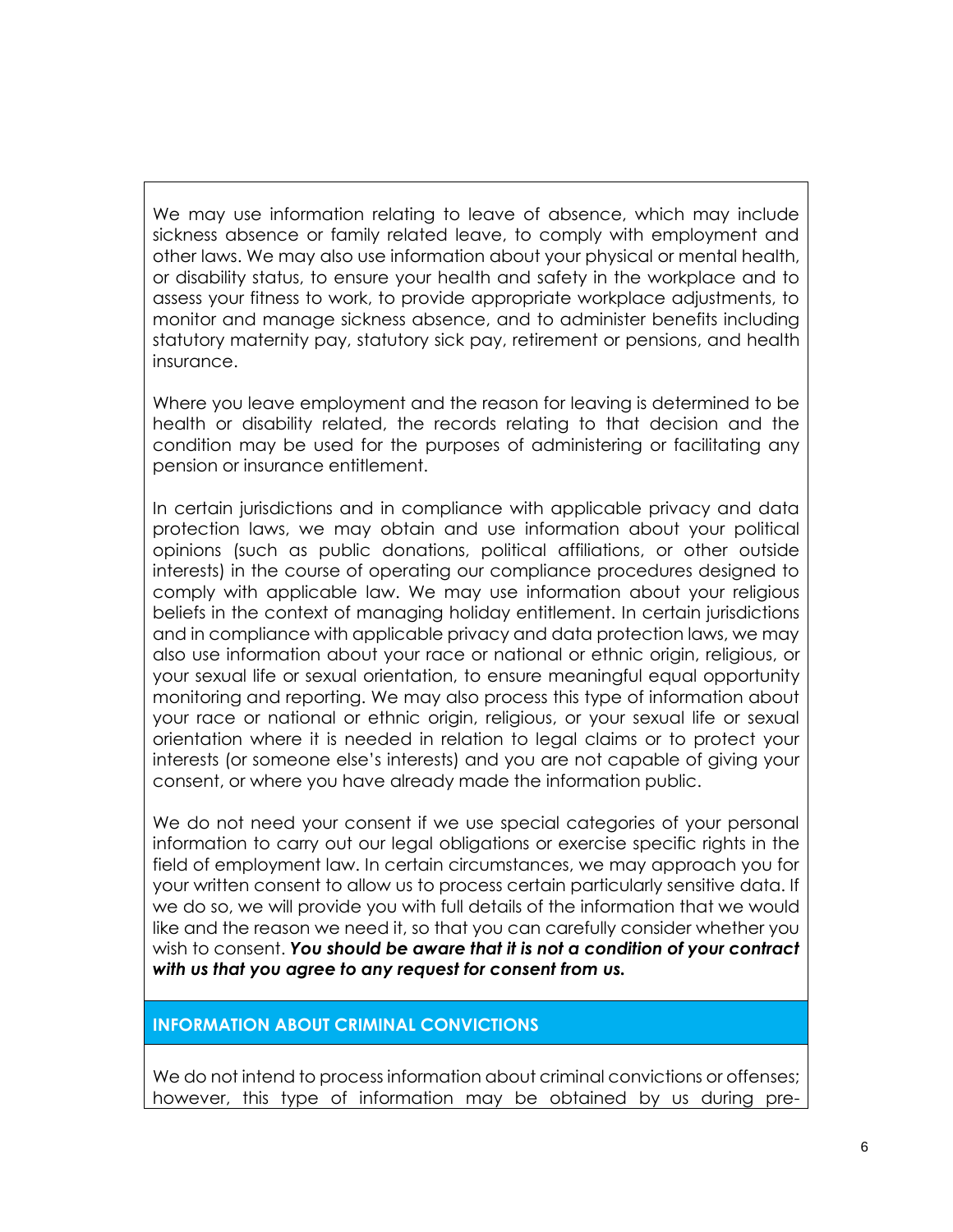employment background checks or may be provided by you in the context of applications to our regulators.

We may also use information relating to criminal convictions where it is necessary in relation to legal claims, or where it is necessary to protect your interests (or someone else's interests).

#### **AUTOMATED DECISION-MAKING**

You will not be subject to decisions based solely on automated decisionmaking.

#### **HOW WE MAY SHARE YOUR INFORMATION**

We will share your personal information with third parties where required by law, where it is necessary to administer the working relationship with you, or where we have another legitimate interest in doing so. For these purposes, "third parties" will include third-party service providers and other entities within our group. The following activities are carried out by third-party service providers: payroll, retirement plan and pension administration, benefits provision and administration, IT services, background check services, and immigration services.

We may share information about you with our trading counterparties (*e.g.* brokers, banks, exchanges or clearinghouses) or service providers to our clients (*e.g.* the fund administrator or custodian). This type of sharing is necessary to establish or operate trading or bank accounts, facilitate communications and reporting by such service providers, or to comply with regulatory obligations (*e.g.* transaction reporting). We are also required to provide certain information about you to our regulators and tax authorities to comply with applicable reporting obligations and to maintain registrations and approvals necessary to conduct our business.

We will share your personal information with other entities in our group as part of our regular reporting activities on company performance, for system maintenance support and hosting of data, or operation of staff benefits and/or incentive plans.

We may share your personal information with other third parties, for example in the context of the possible sale or restructuring of the business. In this situation we will, so far as possible, share anonymised data with the other parties before the transaction completes. Once the transaction is completed, we will share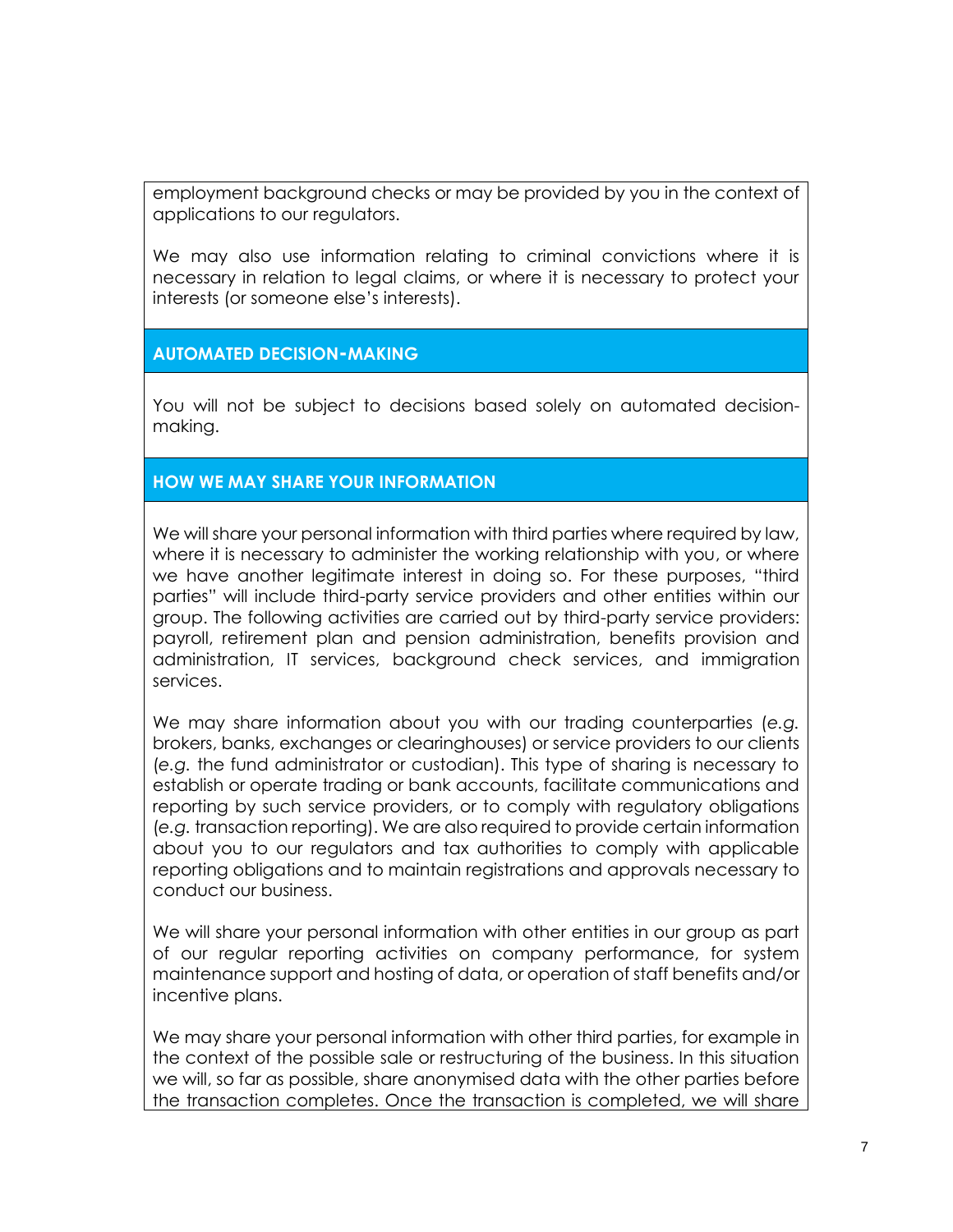your personal data with the other parties if and to the extent required under the terms of the transaction.

#### **WE MAY TRANSFER YOUR PERSONAL INFORMATION TO THIRD COUNTRIES**

It may be necessary for us to transfer your personal information to another country (sometimes referred to as a third country) outside the European Economic Area, Australia, UK or Hong Kong. We will take all steps reasonably necessary to ensure that your personal information is treated securely and in accordance with the applicable law when it is processed in, or otherwise accessed from, a location in a third country.

On a case-by-case basis, we and any of our delegates and service providers may use supplementary measures and additional reasonable security measures such as anonymisation, encryption, and entering into further binding contractual clauses. If necessary we may need to enter into standardised contractual clauses, as approved by the EEA, before transferring any personal information to a third country.

If you have any questions about these arrangements, please contact our Chief Compliance Officer.

#### **OUR DATA RETENTION POLICY AND SECURITY**

We have implemented appropriate security measures to prevent your personal information from being accidentally lost, used, or accessed in an unauthorised way, altered, or disclosed. In addition, we limit access to your personal information to those staff members and third parties who have a business need to know this information. Such persons will only process your personal information on our instructions and are subject to a duty of confidentiality to us.

We have implemented procedures to deal with any suspected data security breach and will notify you and any applicable regulator of a suspected breach where we are legally required to do so.

We will only retain your personal information for as long as necessary to fulfil the purposes we collected it for, including for the purposes of satisfying any accounting, reporting requirements or legal requirements and consistent with applicable privacy, data protection and data retention laws. Details of retention periods for different aspects of your personal information are available upon request from our Chief Compliance Officer. To determine the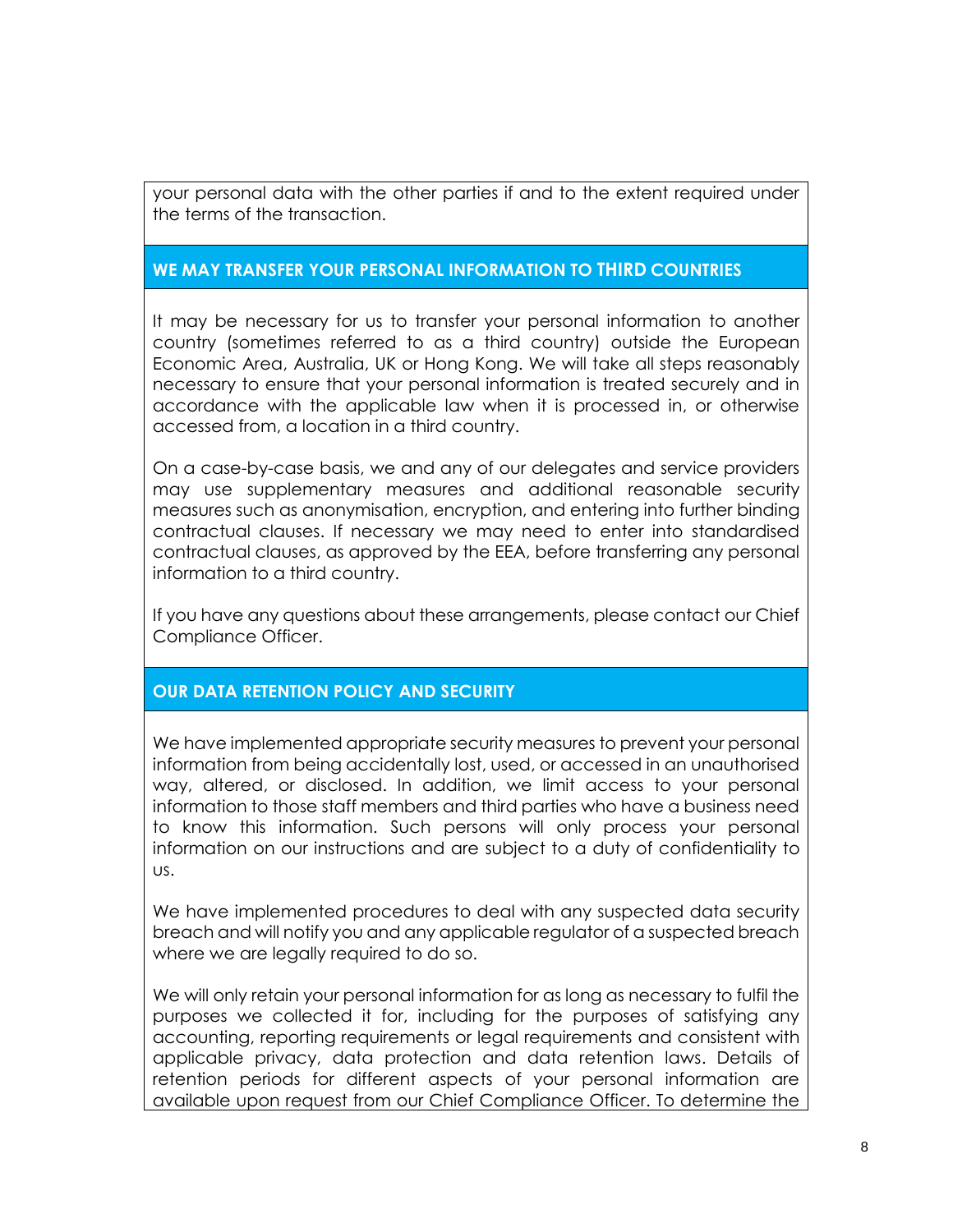appropriate retention period for personal data, we consider the amount, nature, and sensitivity of the personal data, the potential risk of harm from unauthorised use or disclosure of your personal data, the purposes for which we process your personal data and whether we can achieve those purposes through other means, and the applicable legal requirements.

In some circumstances, we may anonymize your personal information so that it can no longer be associated with you, in which case we may use such information without further notice to you. Once you are no longer a staff member, we will retain and securely destroy your personal information in accordance with applicable law.

# **WHAT ARE YOUR RIGHTS?**

It is important that the personal information we hold about you is accurate and current. Please keep us informed if your personal information changes during your working relationship with us. Under certain circumstances, under applicable law you may have the right to:

- **Request access** to your personal information (commonly known as a "data subject access request"). This enables you to receive a copy of the personal information we hold about you and to check that we are lawfully processing it.
- **Request correction** of the personal information that we hold about you. This enables you to have any incomplete or inaccurate information we hold about you corrected.
- **Request erasure** of your personal information. This enables you to ask us to delete or remove personal information where there is no good reason for us continuing to process it. You also have the right to ask us to delete or remove your personal information where you have exercised your right to object to processing (see below).
- **Object to processing** of your personal information where we are relying on a legitimate interest (or those of a third party) and there is something about your particular situation that makes you want to object to processing on this ground. You also have the right to object where we are processing your personal information for direct marketing purposes.
- **Request the restriction of processing** of your personal information. This enables you to ask us to suspend the processing of personal information about you, for example if you want us to establish its accuracy or the reason for processing it.
- **Request the transfer** of your personal information to another party.